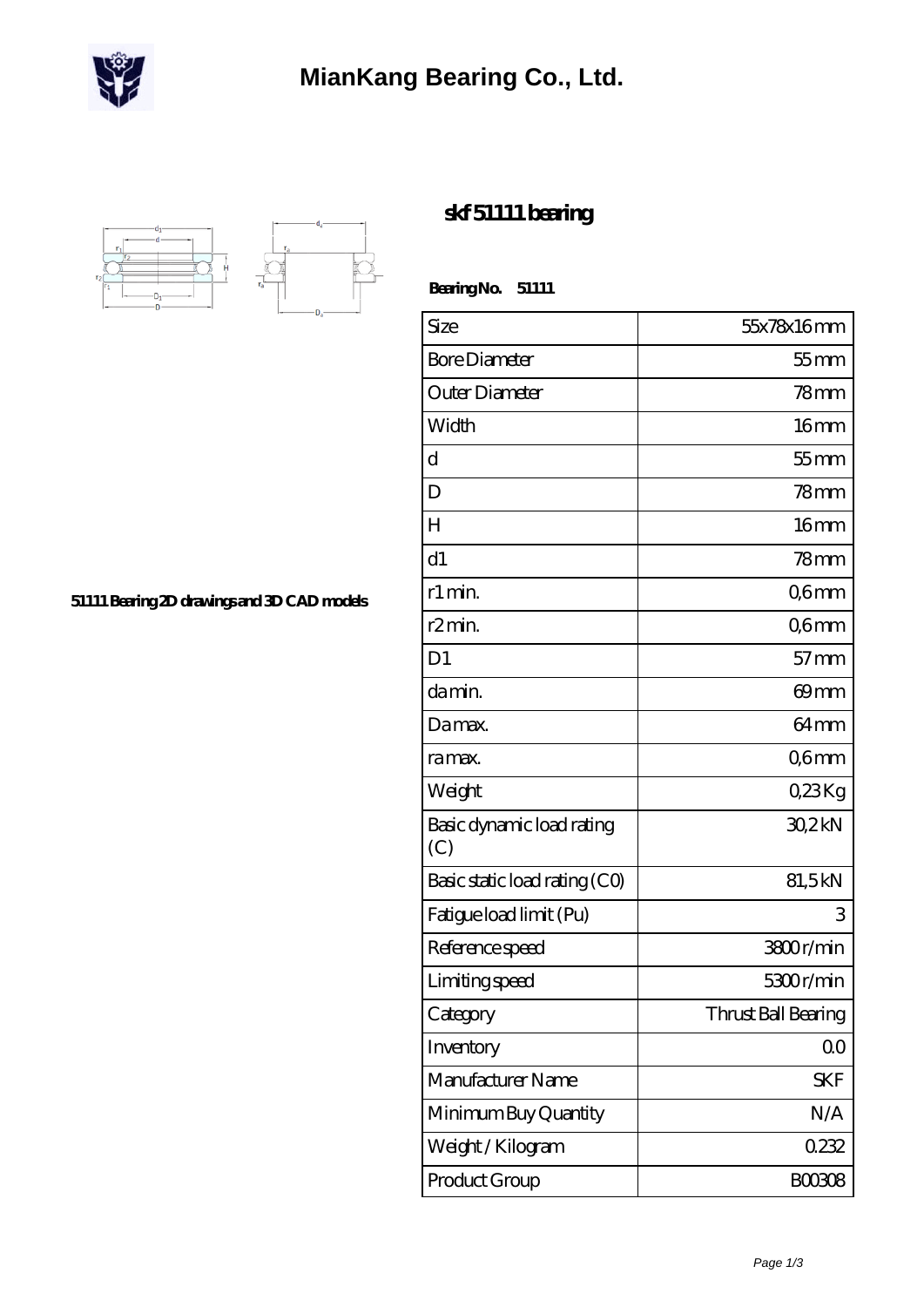

| Rolling Element                        | <b>Ball Bearing</b>                                                                                                                                               |
|----------------------------------------|-------------------------------------------------------------------------------------------------------------------------------------------------------------------|
| Thrust Bearing                         | Yes                                                                                                                                                               |
| Single or Double Direction             | Single Direction                                                                                                                                                  |
| <b>Banded</b>                          | No                                                                                                                                                                |
| Cage Material                          | Steel                                                                                                                                                             |
| Precision Class                        | ABEC 1   ISO PO                                                                                                                                                   |
| Component Description                  | Roller Assembly Plus<br>Raceways                                                                                                                                  |
| <b>Other Features</b>                  | Single Row                                                                                                                                                        |
| Long Description                       | 55MM Bore 1; 57MM Bore<br>2, 78MM Outside Diameter;<br>16MM Height; Ball Bearing<br>Single Direction; Not<br>Banded; Steel Cage; ABEC 1<br><b>ISO POPrecision</b> |
| Inch - Metric                          | Metric                                                                                                                                                            |
| Category                               | Thrust Ball Bearings                                                                                                                                              |
| <b>UNSPSC</b>                          | 31171507                                                                                                                                                          |
| Harmonized Tariff Code                 | 8482.105008                                                                                                                                                       |
| Noun                                   | Bearing                                                                                                                                                           |
| Keyword String                         | <b>Ball Thrust</b>                                                                                                                                                |
| Manufacturer URL                       | http://www.skf.com                                                                                                                                                |
| Manufacturer Item Number               | 51111                                                                                                                                                             |
| Weight/LBS                             | 0512                                                                                                                                                              |
| Overall Height with<br>Aligning Washer | OInch   OMillimeter                                                                                                                                               |
| Bore 1                                 | 2165Inch   55 Millimeter                                                                                                                                          |
| Bore 2                                 | 2.244 Inch   57 Millimeter                                                                                                                                        |
| Height                                 | 063Inch   16 Millimeter                                                                                                                                           |
| Outside Diameter                       | 3071 Inch   78Millimeter                                                                                                                                          |
| bore diameter:                         | $55$ mm                                                                                                                                                           |
| static load capacity.                  | 81.5kN                                                                                                                                                            |
| outside diameter:                      | 78mm                                                                                                                                                              |
| dynamic load capacity:                 | 30.2kN                                                                                                                                                            |
|                                        |                                                                                                                                                                   |